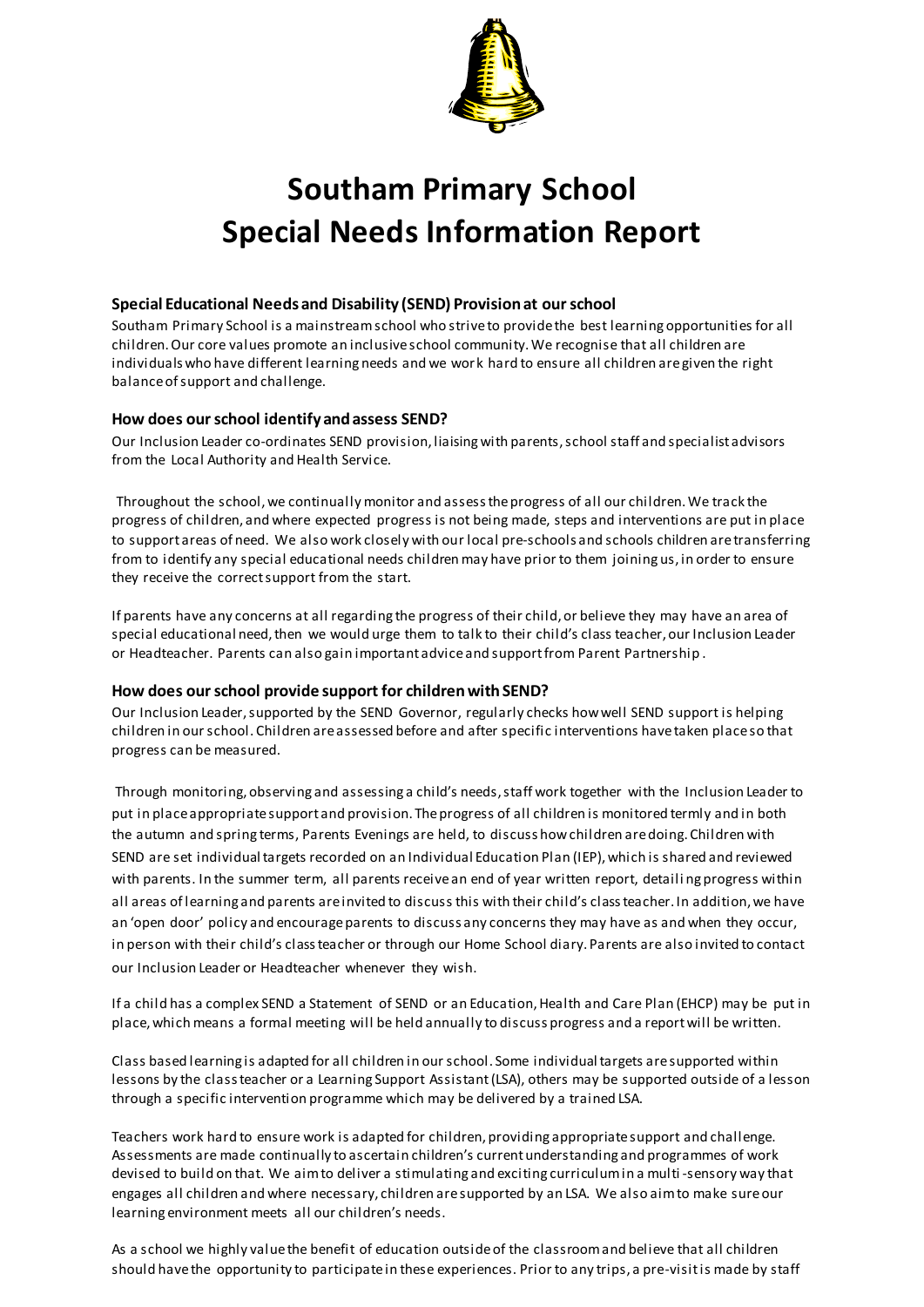and a risk assessment is carried out, which considers the needs of children with SEND. Where necessary, we meet with parents to discuss any additional support that may be required. We also aim to ensure all children have the chance to be part of lunch time or after school clubs.

The emotional and social well being of our children is a priority. Personal, Social and Health Education (PSHE) provides the opportunity for children to discuss issues such as positive relationships, self-esteem and teamwork within the curriculum. We also have Learning Support Assistants (ELSA) who are able to offer additional support in the form of social groups. Where necessary, specific plans are put in place to support a child's wellbeing and/or behaviour in these cases parents are consulted.

### **How can parents contact the SEN Coordinator?**

Our Inclusion Leader, Andrea Heath, co-ordinates SEN at our school and can be contacted through the school office.

#### **What specialist services and expertise are available at or accessed by our school?**

We have links with a wide range of outside agencies who offer specific guidance and s upport to our school and families. These include:

Educational Psychologist

Therapists including those for Speech and Language, Occupational and Physio

Advisors including those for Hearing Impairment, Visual Impairment and Physical Disabilities Primary Behaviour Service

Health Services including School Nurse and Child and Adolescent Mental Health Service (CAMHS) Social Care

Outreach services

We seek support from outside agencies for staff and families whenever it is needed. We have an experienced Inclusion Leader overseeing provision within our school and an effective team of LSAs. Staff training is ongoing to ensure the school is kept up to date with any changes and priorities. The training needs within our school reflect the needs of the staff and children we work with. Our Inclusion Leader meets regularly with SENCos from other local schools in meetings chaired by an Educational Psychologist.

#### **What specialist services and expertise are available at or accessed by our school?**

We have links with a wide range of outside agencies who offer specific guidance and support to our school and families. These include:

- Educational Psychologist
- Therapists including those for Speech and Language, Occupational and Physiotherapy
- Advisors including those for Hearing Impairment, Visual Impairment and Physical Disabilities
- Health Services including School Nurse and Child and Adolescent Mental Health Service (CAMHS)
- Early Intervention Service (EIS)
- Integrated Disability Service (IDS)

We seek support from outside agencies for staff and families whenever it is needed. We have an experienced Inclusion Leader overseeing provision within our school and an effective team of LSAs. Staff training is ongoing to ensure the school is kept up to date with any changes and priorities. The training needs within our school reflect the needs of the staff and children we work with. Our Inclusion Leader meets regularly with SENCOs from other local schools.

#### **How accessible is our school?**

Reasonable adjustments have been made to improve accessibility. Our school site is wheelchair accessible with a disabled toilet. Risk assessments are in place to ensure the safety of all children when they are using facilities such as our play equipment or local swimming pool.

#### **Who can parents contact for further information?**

If parents are unsure about any of the support or provision being made for their child, they should not hesitate to contact the school office to make an appointment with their child's class teacher, our Inclusion Leader or Headteacher. If parents feel their concern is not resolved through this process, they should refer to our Complaints Procedure which can be found on our school website.